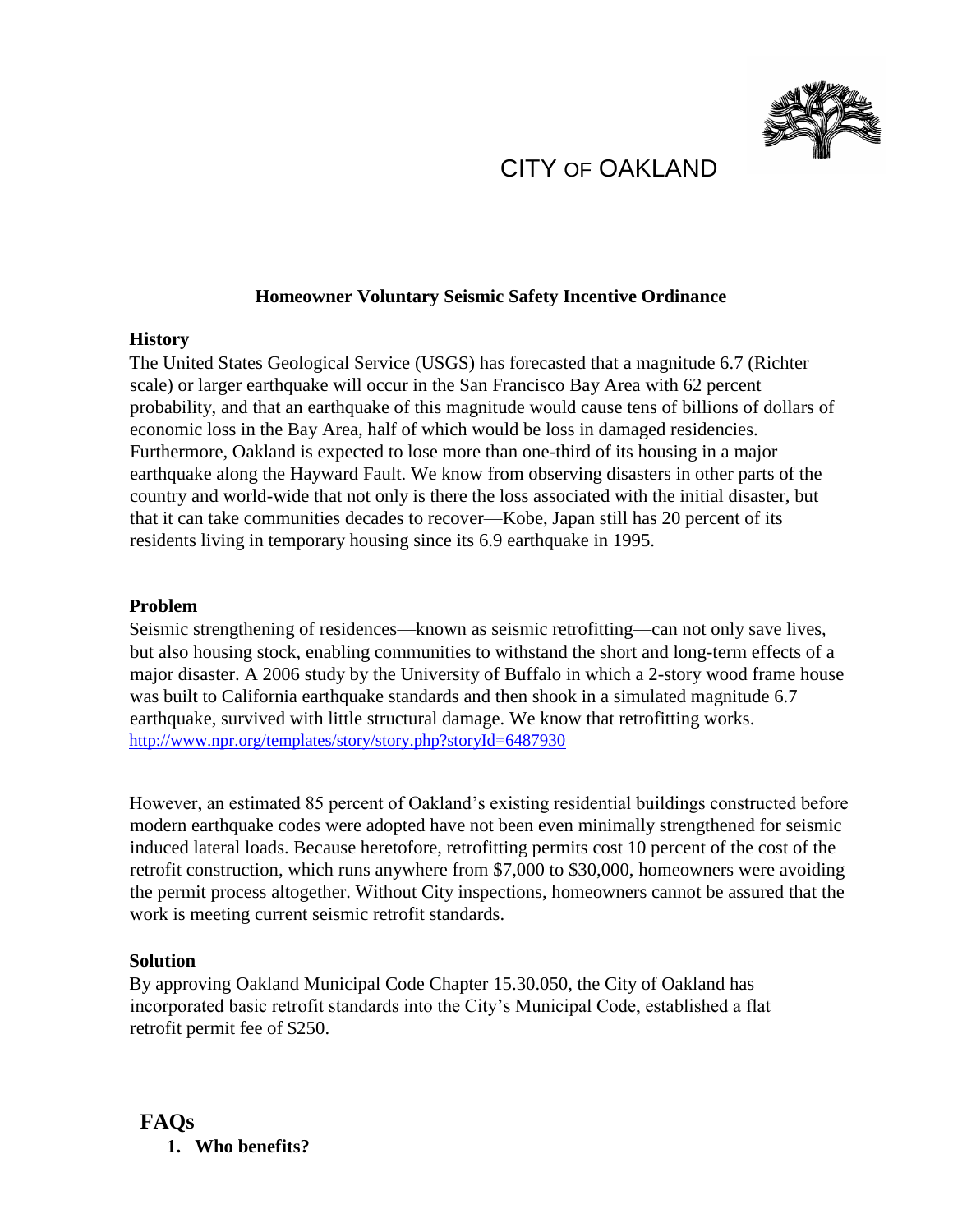Currently, any homeowner of a one-to-two story, single family or duplex residence who desires to retrofit for seismic safety is eligible for the \$250 flat retrofit permit fee provided the retrofit plan meets the current seismic strengthening standards.

## **2. What are the standards?**

The standards are spelled out in section 15.30 of the City of Oakland's Municipal Code. Homeowners can rely on a prescriptive approach (Plan Set A) easily downloaded from ABAG or may need to have a custom designed plan by an accredited professional because of the unique conditions of their structure. We recommend that interested homeowners contact the City's Building Department early on to determine if the prescriptive approach will apply. The City's Building Department has some discretion in alternatives to the standards, provided that the outcome is comparable to the standards set in our code.

## **3. What if the house is not a typical wood frame house, but a house on a hill or an apartment built over a garage (Soft story)?**

The City Building Officials rely on state building codes and approved standards to determine what retrofit plans will be accepted. Currently, Plan Set A for wood frame houses on relatively flat ground is the only prescriptive plan available. However, the City is working with other jurisdictions and professional groups such as the International Code Council, the California Building Officials, Earthquake Engineering Research Institute and the Association of Bay Area Governments to develop additional plan sets for houses built on hills, houses on narrow lots, and multi-family apartments built over garages (soft-story). As these become available, they will be incorporated into the program. Until then, homeowners of these types of buildings will need to submit custom designed retrofit plans by a certified engineer or architect.

- **4. What types buildings are not covered by the prescriptive design:** The Oakland Municipal Code, Chapter 15. 30.040 lists types of houses that are not yet covered by the prescriptive approach and would require engineered designs:
	- Lateral force resisting system using or containing poles or columns embedded in the ground (as in hillside homes)
	- Cripple wall height exceeding 4 feet, as measured vertically at any point
	- Building exceeding 2-stories in height or exceeding 3,000 square feet of combined floor area for a 2-story building or exceeding 2,000 square feet of floor area for a 1-story building as defined in the Oakland Building
	- Construction Code. Building erected on a concrete slab-on-grade
	- Building erected on or into sloping ground with a surface gradient steeper than 3-units horizontally to 1-unit vertically, as measured at any point.
	- Clay or concrete roof tiles with mortared edges
	- Building framing other than wood
	- Brick or stone veneer height exceeding 4-feet, as measured vertically at any point.

## **5. How Bureaucratic is the Process?**

We've tried to make it very easy for the customer. *For the Flat Permit Fee:*